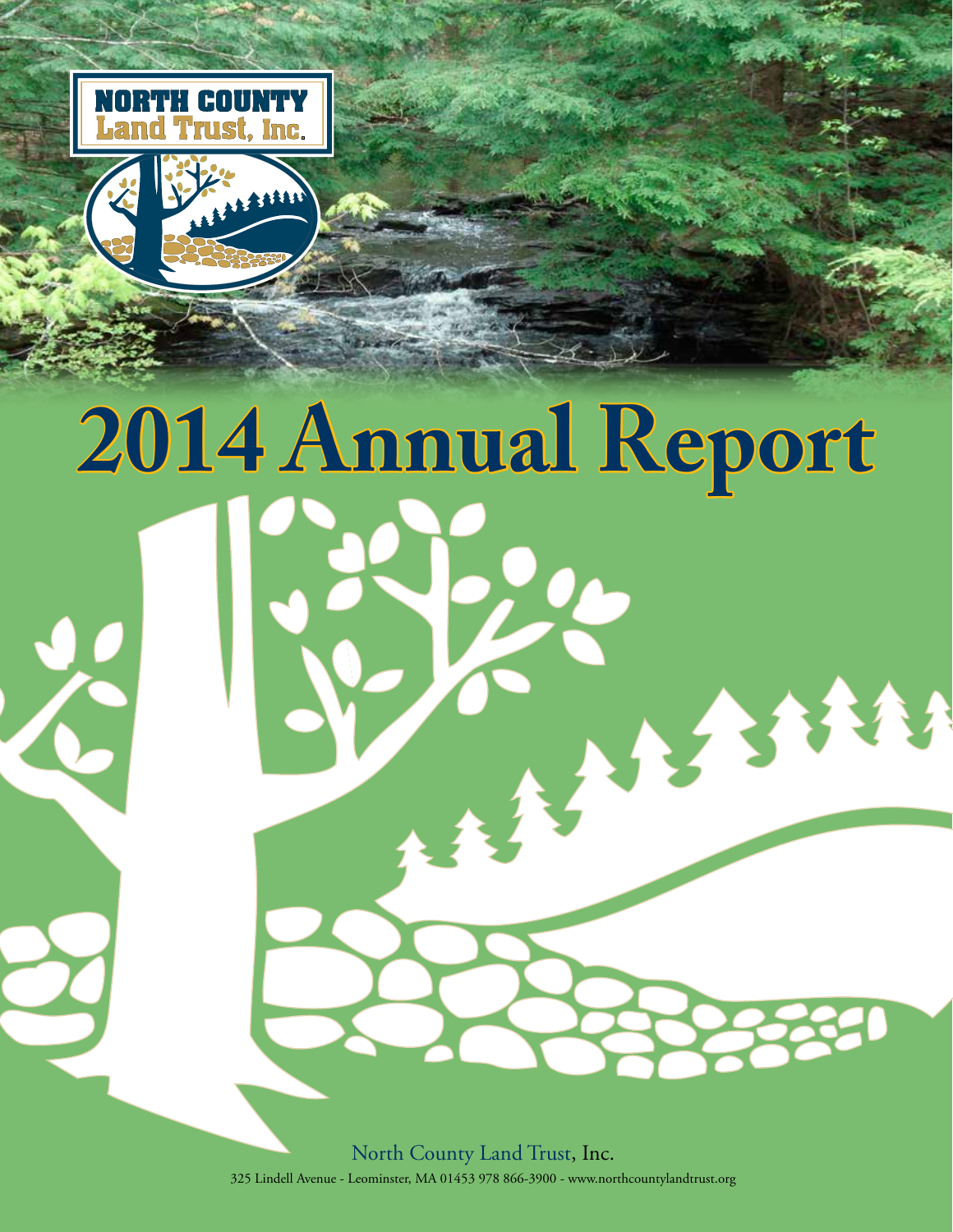# **2014 ANNUAL MEETING Hollis Hills Farm in Fitchburg**

NCLT's 2014 Annual Meeting was an opportunity to celebrate the renewal of local agriculture in Fitchburg and our region. Hollis Hills (formerly Marshall) Farm hosted NCLT and various vendors in the first Fitchburg Harvest Fair. The morning was rainy, but that did not stop participants from enjoying the farmers' market, live music, apple picking and hay rides.



*NCLT's Annual Meeting featured Jim Lattanzi , owner of Hollis Hills Farm. Jim talked about his decision to purchase the farm and the future of local agriculture in our region.* 

*NCLT Executive Director, Janet Morrison reviewed completed land conservation projects and the donation of several new conservation areas.*



Marshall Farm (now known as Hollis Hills Farm) has been an agricultural landmark in the City of Fitchburg for over 200 years. Famous for its Marshall McIntosh apple, the farm has been revitalized since its purchase by the Lattanzi family in 2014, with an expansion into vegetable crops, cattle, pigs and chickens. NCLT's AmeriCorps Member, Desiree Hamelin created a poster history of the farm, based on documents and artifacts provided by the Marshall Family and the Fitchburg Historical Society.



*Jim Lattanzi (left), Desiree Hamelin (center) and her parents discuss farming matters in a field on Hollis Hills Farm overlooking the City.*

*The founding of Marshall Farm in 1781 was commemorated with a coin issued for Fitchburg's Bicentennial Celebration in 1992.*

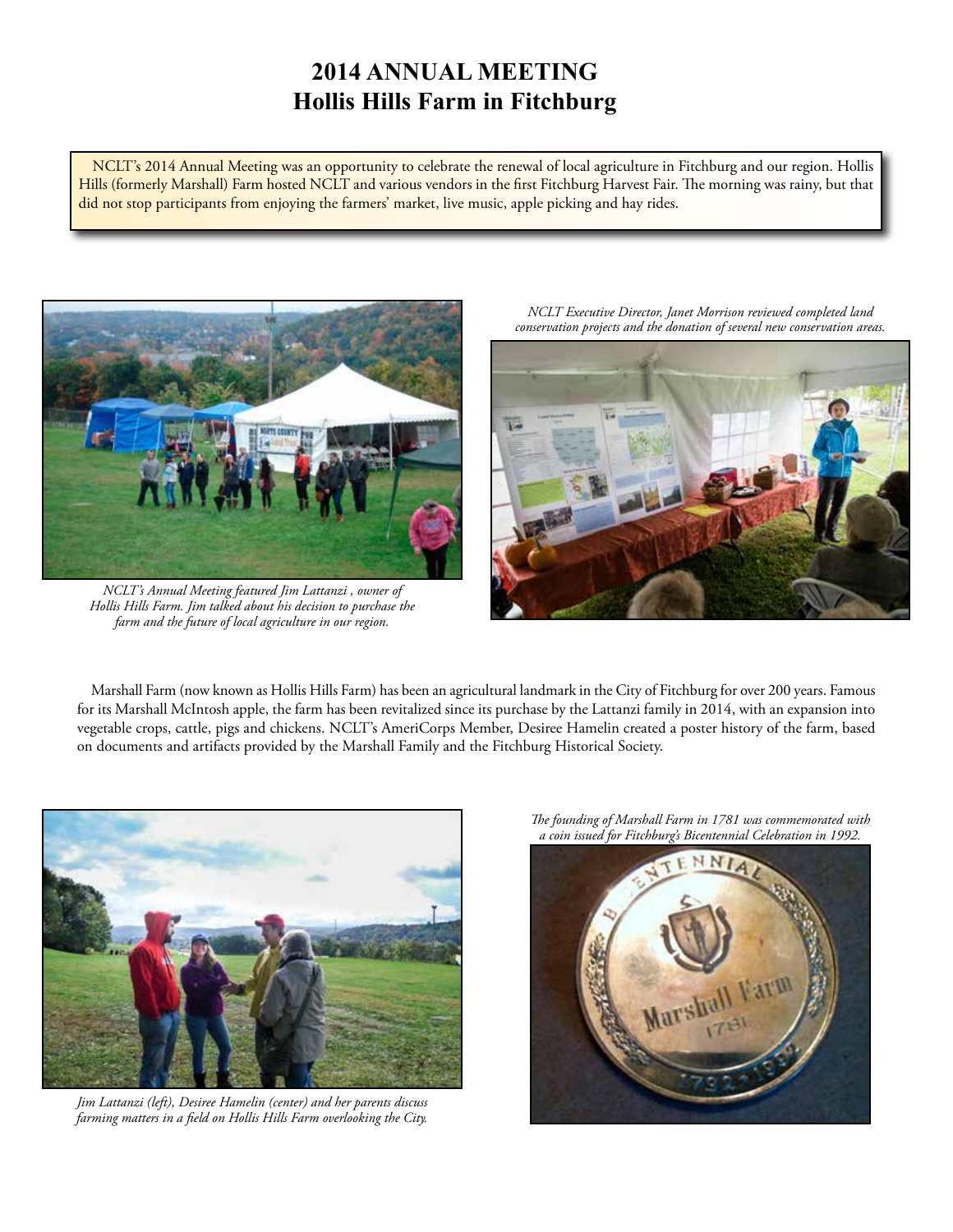## **Environmental Education, Owl Prowls & Urban Partnerships**

NCLT has long had a special relationship with Fitchburg and its riverfront parks. Starting with the creation of Riverfront Park in 2003 and more recently with Gateway Park, which opened in 2011, NCLT and the Fitchburg Greenway Committee, in partnership with the City of Fitchburg, have offered vision and provided leadership to transform urban "brownfields" into beautiful parks



*More than 200 people participated in the first "Egg Hunt" held at Fitchburg's Gateway Park. In April, NCLT's AmeriCorp Member, Charlotte Levy helped the Friends of Gateway Park organize this event, in partnership with the United Neighbors of Cleghorn.*

*Students learned about owl adaptations, including keen hearing, night vision and silent flight. On a later field trip to at NCLT's Underwood Rd. Conservation Area, environmental educator, Laurie Nehring led an evening "Owl Prowl" for students and their families..*



For the third consecutive year, North County Land Trust offered an environmental education program to public school students in Hubbardston. Funded by a generous donation from Tom and Mary Robinson of Hubbardston, this program served 65 3rd grade students at the Center School.

NCLT expanded the number and variety of our Nature Talks and Walks, holding 7 guided nature hikes on NCLT's conservation areas in Fitchburg, Gardner, Hubbardston and Templeton. In addition, we offered 9 Nature Talks to Seniors and families in Fitchburg, Gardner, Hubbardston, Lancaster, Lunenburg and Templeton.

*NCLT's AmeriCorps Member, Charlotte Levy discusses wildlife tracks at our February Winter Wonders Hike on Rome Conservation Area in Gardner*





*NCLT Director and MAS Certified Birder, Clay Hobart (far left) led a birding walk on NCLT's Dwelly Farm in Templeton*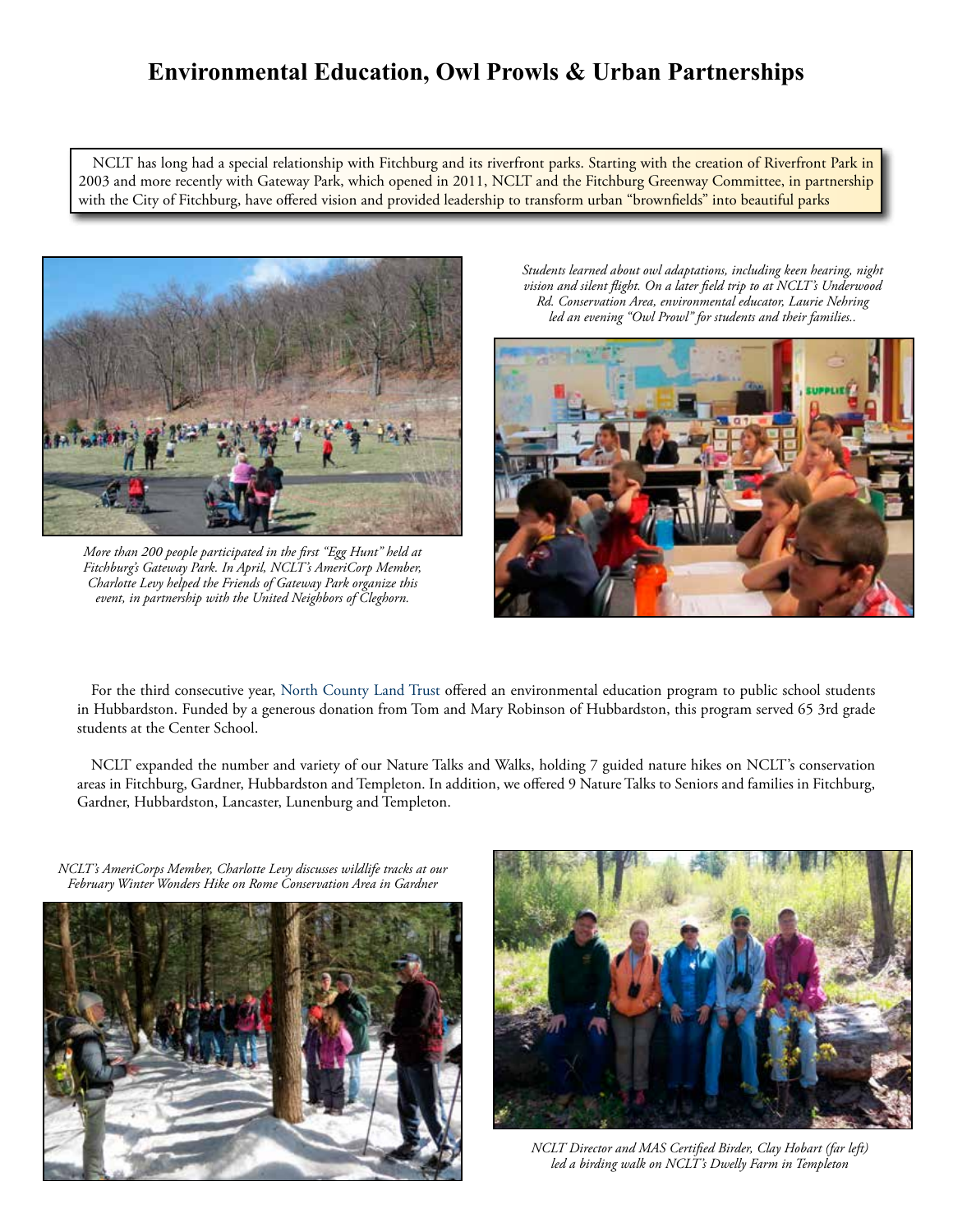## **Land Conservation Projects**

*Quabbin Reservoir to Wachusett Mountain Forest Legacy Project*

North County Land Trust and our conservation partners have begun work to conserve nearly 4,200 acres in 6 communities, between the Quabbin Reservoir in the west to Mount Wachusett in the east. The Quabbin Reservoir to Wachusett Mountain Forest Legacy Project (Q2W) will augment a conserved landscape that permanently protects drinking water, unique wildlife habitats and important working lands in this region. Federal Forest Legacy funding totaling over \$7 million will leverage other funding sources and donations to conserve land valued at more than \$10.5 million.



## **Zins Conservation Area** *First Tract Completed in the Quabbin to Wachusett Forest Legacy Project*

*Land Donor, Leigh Zins (left) friends and NCLT staff gather for the public opening of Zins Conservation Area in Princeton.`*



Zins Conservation Area is a 7 acres property in Princeton, donated to NCLT in 2014. This property is strategically important, as it connects two large blocks of protected open space totaling more than 4,000 acres: Fitchburg watershed land around Bickford Pond Reservoir to the north and Mass. Audubon's Wachusett Meadows Sanctuary and the Wachusett Mountain State Reservation to the south and east. Zins Conservation Area will protect West Wachusett Brook, a tributary to Bickford Pond Reservoir, part of the City of Fitchburg's public water supply system. Zins CA is one of NCLT's newest public access conservation areas.

*North County Land Trust is working with our Q2W partners, Mass. DCR Division of Water Supply Protection and the Fitchburg Water Division to protect 9 tracts of land in 3 communities, totaling 1,113 acres:* 

*Hubbardston, 6 Tracts - 1,056 Ac. Westminster, 1 Tract - 15 Ac. Princeton, 2 Tracts - 42 Ac.*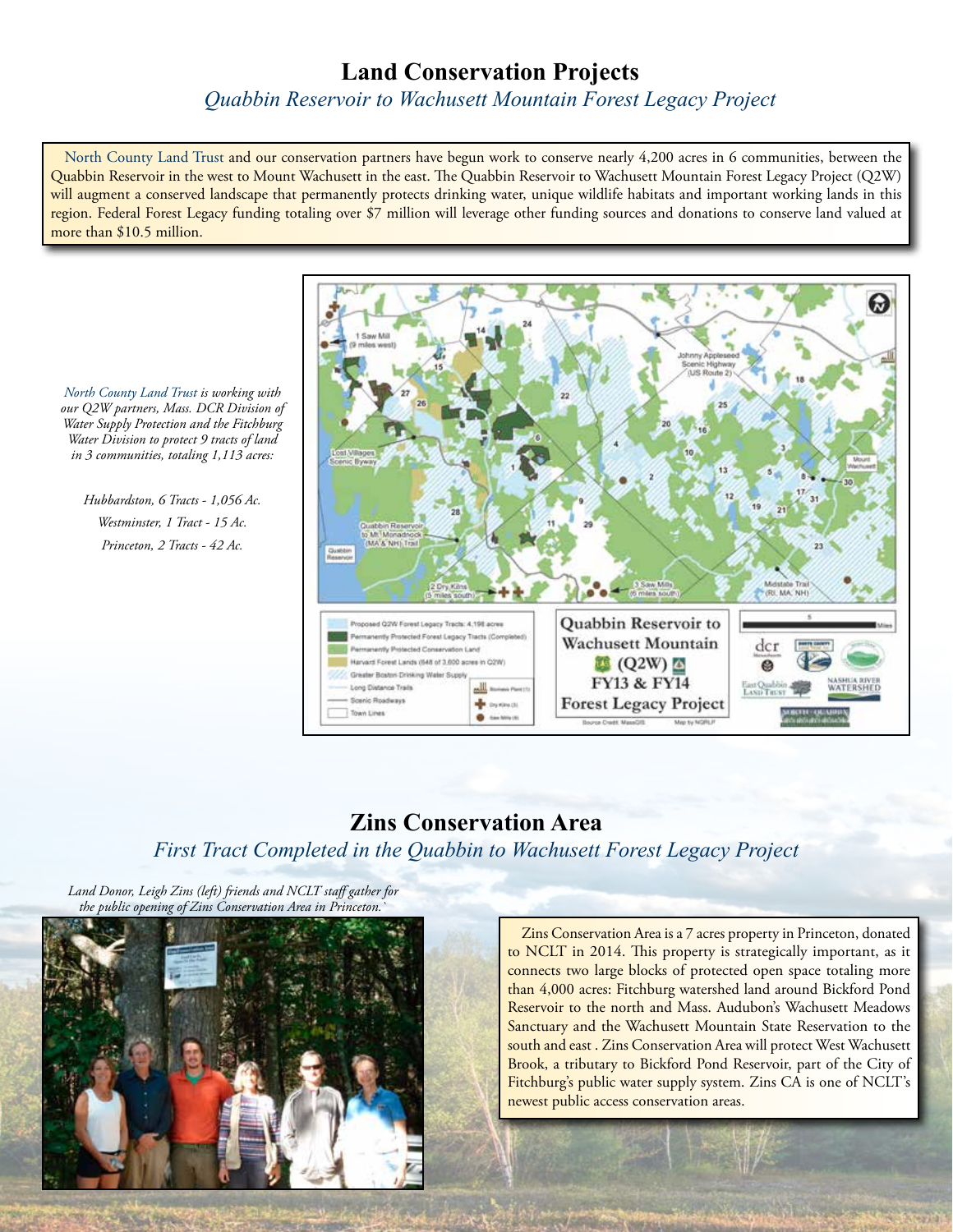# **Land Conservation & Other Projects**

*Kirby Project: Protecting Fitchburg's Northern Watershed*

With grant funding from the state Drinking Water Supply Protection Program, a landowner donation and a modest outlay of funds from the Fitchburg Water Enterprise Fund, NCLT helped the City to protect 163 acres of privately owned land in its northern water supply watershed. In a two part project, Helen Kirby donated a 53-acres parcel of land in Ashburnham to NCLT late in 2013. Then in 2014, she sold 110 acres located in Ashburnham and Ashby to the City of Fitchburg, retaining 10 acres around her house. NCLT conveyed a conservation restriction on our 53-acres parcel to the City. Kirby Conservation Area is NCLT's first public access conservation land in Ashburnham.





*Fitchburg Reservoir*

## *NCLT's work in Fitchburg's Northern Watershed*

North County Land Trust and our partners have helped the City of Fitchburg to conserve 438 acres of sensitive watershed land in the City's northern watershed, which provides drinking water to Fitchburg residents. Located in Fitchburg, Ashby and Ashburnham, this watershed supplies drinking water to 4 reservoirs: Fitchburg Reservoir in Ashby and Scott, Lovell and Falulah Reservoirs in Fitchburg. NCLT's work has increased land conserved in the northern watershed by 23% , with 2,300 acres now protected.

## *Supporting Local Agriculture*

CENTRAL MASS. GROWN. North County Land Trust is a partner in a new initiative to promote local agriculture in central Massachusetts. Central Mass. Grown connects local farmers and producers to stores and restaurants, and promotes the value of local food to consumers.



**FARMLAND INVENTORY PROJECT.** This year, we launched our North Central Mass. Farmland Inventory Project, to collect important information about farming in each town and city in our Focus Area, including the number of farms, farm acres in production and what is produced. We are working with Agricultural Commissions to map the farms and farmland in their communities, identifying not only where the farms are now, but also where productive farm soils have been reforested. Farmland that has been reforested can be protected and later reclaimed for future agricultural uses.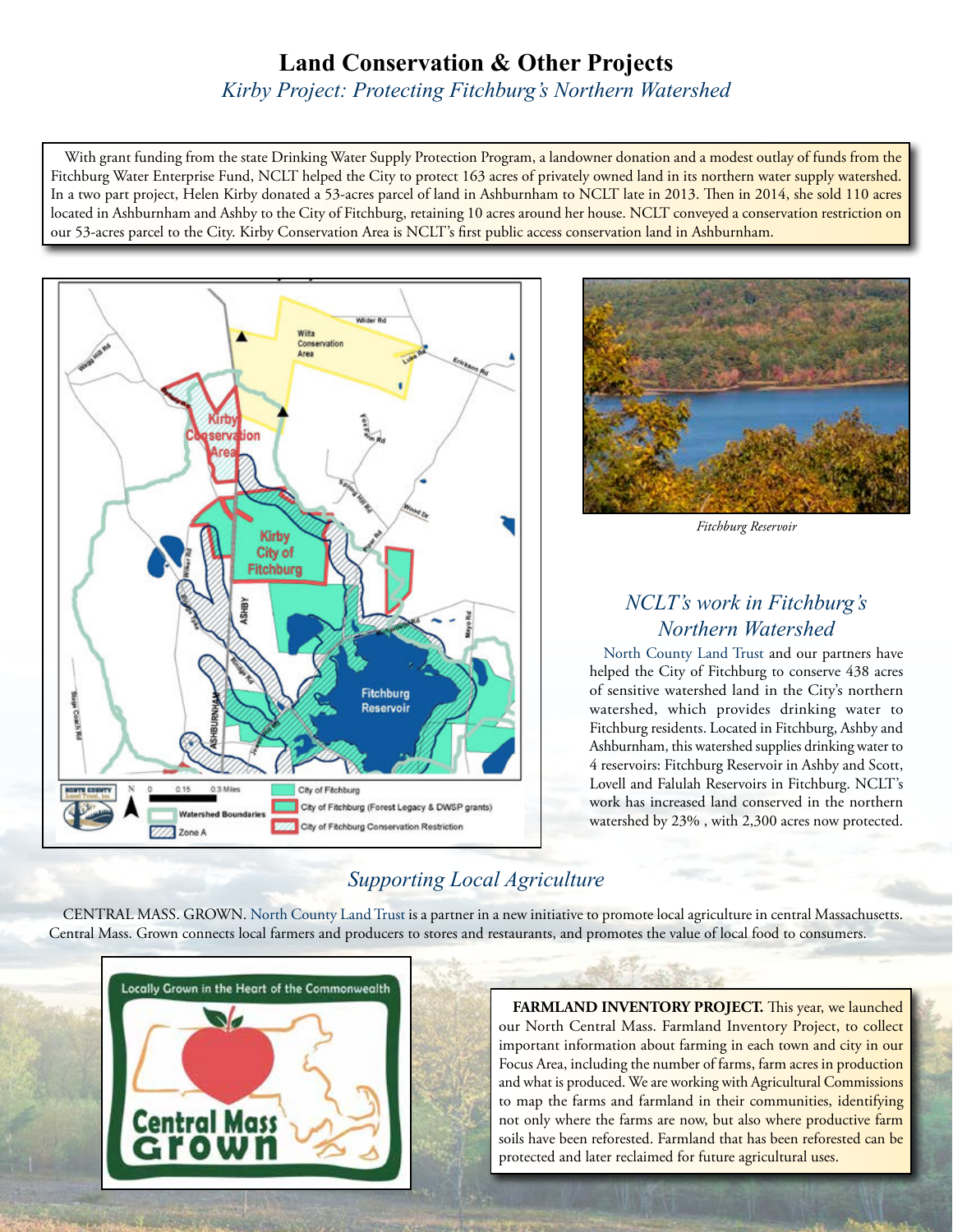# **Land Stewardship 2014**

#### *Our Conservation Areas* **ASHRY** North County Land Trust manages 6 public access Conservation **WINCHENDON TOWNSEND SHBURNHAM** Areas within our 14 community Focus Area: Kirby Conservation Area 53 acres in Ashburnham  $-$ Rome Conservation Area 175 acres in Gardner **FITCHBURG LUNENBURG** Crocker Conservation Area 150 acres in Fitchburg -GARDNER Dwelly Farm 69 acres in Templeton 1 **TEMPLETON** Underwood Road Conservation Area 65 acres in Hubbardston **WESTMINSTER** Zins Conservation Area 7 acres in Princeton **LEOMINSTER HUBBARDSTON LANCASTER** *Our Conservation Restrictions***PRINCETON** North County Land Trust holds Conservation Restrictions (CR's) **STERLING** on 7 properties in four communities. The CR's prohibit development, while allowing activities such as forestry, farming, recreation, and other uses that protect natural resources.

| Wiita Conservation Area | 175 acres in Ashby    |  |
|-------------------------|-----------------------|--|
| Echo Hill               | 43 acres in Fitchburg |  |
| Overlook Reservoir      | 30 acres in Fitchburg |  |
| Gateway Park            | 12 acres in Fitchburg |  |
| Hollis Road             | 61 acres in Lunenburg |  |
| Northfield Road         | 21 acres in Lunenburg |  |
| Norcross Hill           | 62 acres in Templeton |  |

## *Underwood Road Conservation Area*

The United Way Day of Caring is a great opportunity for volunteers and non-profits to work together to get important work done. On September 18th, a team of 8 volunteers worked with our AmeriCorps member, Desiree Hamelin and NCLT staff to clear trails on Underwood Road Conservation Area in Hubbardston.



*Our trail work day on April 12th was a huge success, with student volunteers from Fitchburg High School joining NCLT Directors and friends, working to clear and mark a halfmile trail on Crocker Conservation Area.*

*A new gate and a stone monument were part of the Fitchburg Town Pound restoration project.*



## *Crocker Conservation Area*

With the help of dedicated volunteers, we worked to prepare our most popular conservation area for the City of Fitchburg's 250th Anniversary. Trail clearing and marking are continuing, as we develop new trails made possible by our timber harvest in 2012. In April, we celebrated the restoration of Fitchburg's historic Town Pound, which is part of the conservation area. Members of the Crocker Family, donors of Crocker CA, were on hand for the dedication of the restoration to Bigelow Crocker, Jr. and Jeanne Crocker. We thank Fitchburg Boy Scout Troop 41, Philip Jordan of the Fitchburg Historical Society and master carpenter, Philip Cacioppo for their invaluable help in this restoration effort.

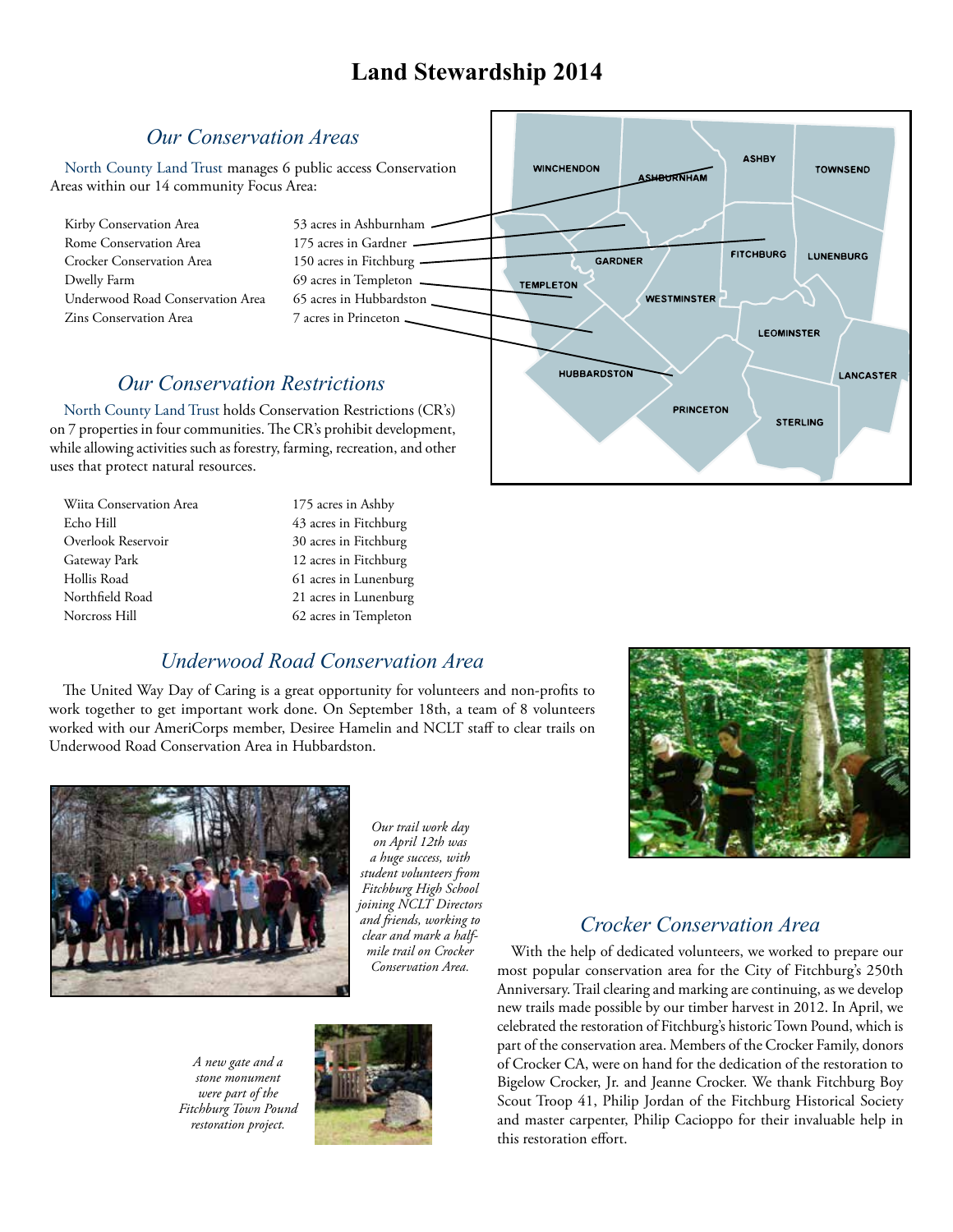## **Membership and Financial Reports**

## *Benefactors*

John Henshaw Susanne Richey Alan Rousseau Lucy & Thomas Abisalih Dr. Robert & Christina Babineau Richard & Helen Brockelman Brian & Lisa Cote Martha Crocker & Thomas Leonard Rollstone Bank & Trust Can-Am Machinery, Inc.

#### *Sponsors*

Laila Michaud Karen Tucker

#### *Supporters*

Lucilla Crocker Marshall Dennis Gardner Fish and Gun Club, Inc. Joan Gould John & Joyce Kemp Jackie Leger Maureen & Andy Nguyen

## *Membership Report Supporters*

Roger & Serra May Plourde Thomas & Mary Robinson Wachusett Brewing Company Carolyn & S.C. Winslow Malcolm & Marie Wright

#### *Members*

Eric Alitalo Marie Auger Ralph & Judy Baker Samuel Blair Dr. John Bogdassarian M.D. Trevor Bonilla Christopher Bramley Jassy & Tom Bratko Philip Cacioppo Deborah & Charles Cary Larry Casassa Lauretta Conlon Todd & Caroline Lee Crocker Ted & Diane Cushing Paul & Jean DeMeo Susan Edwards Allan Foster Dr. James Hammond Jr. & Annie Wiley

### *Members*

Clayton Hobart & Amanda Graham Carrie Harris Ashok Hingorany & Achla Madan Paula Lanson Edwin Howard Dorcas Hurd Brandon Kibbe Helen Kirby David & Barbara Krashes Norman & Annette LeBlanc William Marshall William Millington Dr. John Murphy M.D. North Medford Club Peter & Nancy Orni Allen & Barbara Rome Arlene Rome Henri Sans Jr. Meriwether Schmid Kimball Simpson & Kathleen Donaghue Marion Stoddart Christopher & Peggy Williamson Norman Wironen

## *Financial Report - (July 1, 2013-June 30, 2014\*)*

| Revenues        |                                                                   |          |              |
|-----------------|-------------------------------------------------------------------|----------|--------------|
|                 | <b>Member Contributions</b>                                       | \$22,834 |              |
|                 | Grants                                                            | \$2,500  |              |
|                 | <b>Fund Distribution</b>                                          | \$15,000 |              |
|                 | Sale of Conservation Restriction                                  | \$23,750 |              |
|                 | Fees                                                              | \$10,297 |              |
|                 | <b>Project Cost Contributions</b>                                 | \$26,939 |              |
|                 | Misc Income                                                       | \$1,800  |              |
| Total           |                                                                   |          | \$103,120    |
| <b>Expenses</b> |                                                                   |          |              |
|                 | Payroll & Stipends                                                | \$79,328 |              |
|                 | Office                                                            | \$16,452 |              |
|                 | Insurance                                                         | \$2,333  |              |
|                 | <b>Travel</b>                                                     | \$3,001  |              |
|                 | <b>Project Costs</b>                                              | \$13,192 |              |
|                 | <b>Professional Fees</b>                                          | \$7,239  |              |
|                 | Programs & Stewardship                                            | \$5,175  |              |
| Total           |                                                                   |          | \$126,720    |
| Net Income      |                                                                   |          | $-$ \$23,600 |
|                 | *First fiscal year of transition from cash to accrual accounting. |          |              |